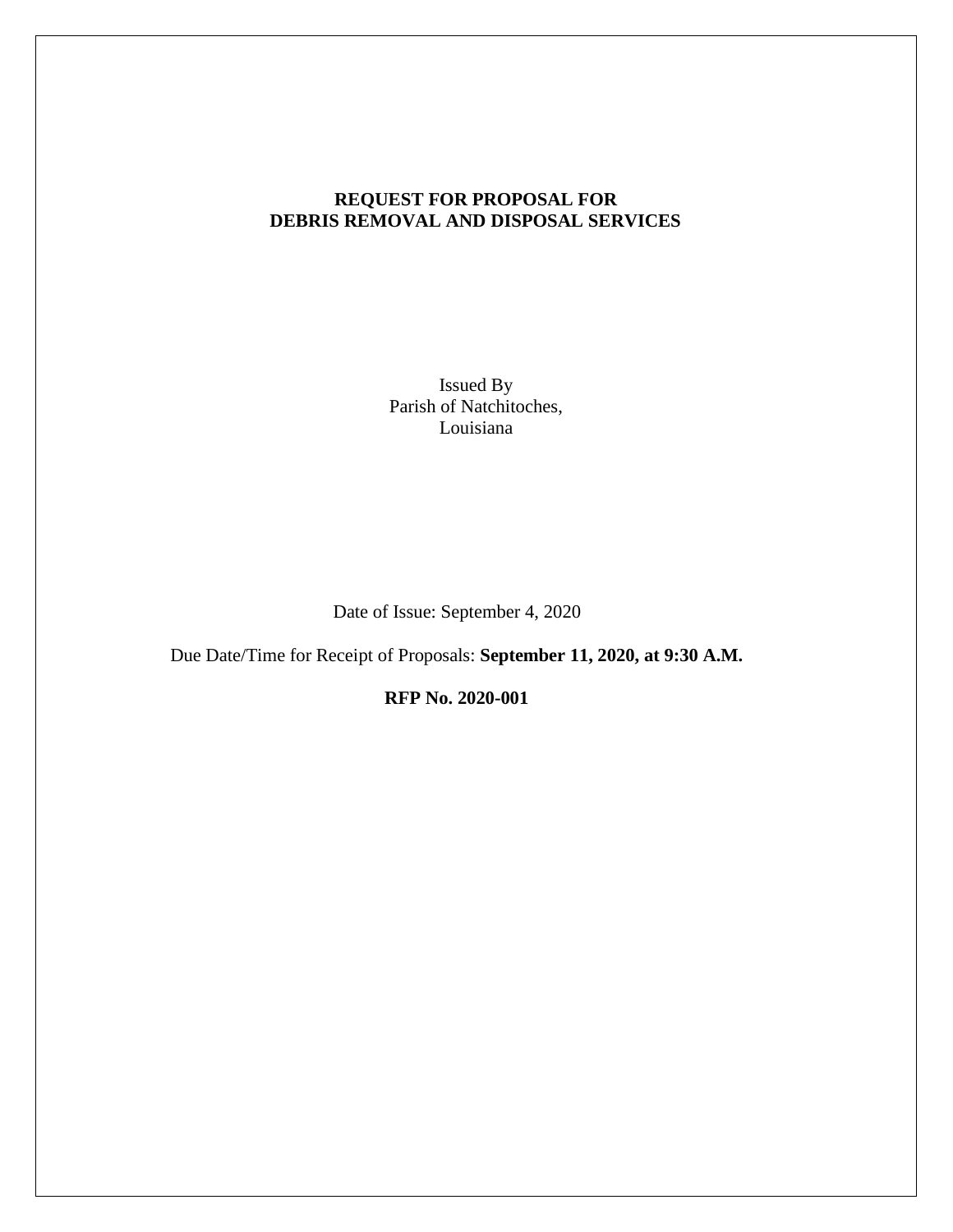# **REQUEST FOR PROPOSAL DEBRIS REMOVAL AND DISPOSAL SERVICES**

The Parish of Natchitoches, Louisiana ("Parish") requests proposals from qualified contractors for Debris Removal and Disposal Services. This solicitation by the Parish will result in the selection of a qualified and experienced firm to remove and lawfully dispose of disaster-generated debris (other than household putrescible garbage) from public property and public right of ways resulting from a severe storm ("Storm") which occurred in the Parish on August 27, 2020.

# **SECTION 1.0 GENERAL INFORMATION**

## **1.1 Objective**

The objective of the RFP and subsequent contracting activity is to secure the services of qualified, experienced contractor(s) who is capable of efficiently removing large volumes of disastergenerated debris from a large area in a timely and cost-effective manner and lawfully disposing of all debris. The successful Proposer(s) must be capable of assembling, directing, and managing a work force that can complete the debris management operations in a maximum of 180 days.

# **1.2 Definitions**

City or Owner – Parish of Natchitoches, Louisiana

 $Contractor(s) - The successful Proposer(s), with whom a contract is entered by the Parish$ 

Debris Management Team – The team staffed by the Parish, Debris Management Consultant and the Contractor

Debris Management Consultant or Consultant – If applicable, a Consultant retained by the Parish to manage administrative aspects of the recovery process including processing FEMA submittals and includes the Debris Monitor

Debris Monitor – The firm, including representation thereof, retained by the Parish to monitor and document debris removal and disposal activities of Contractor in compliance with FEMA requirements

Debris – Scattered items and materials either broken, destroyed, or displaced by the Storm (Example: vegetative material such as trees and limbs, construction and demolition material, personal property.)

DMS – Debris Management Site

FEMA – Federal Emergency Management Agency

Landfill – Natchitoches Parish Landfill located at 4597 Hwy 1 North, North of the City of **Natchitoches** 

Proposer or Respondent – Person or entity which submits a Proposal in response to this Request for Proposal

RFP – This Request for Proposal

Services – Debris Removal and Disposal Services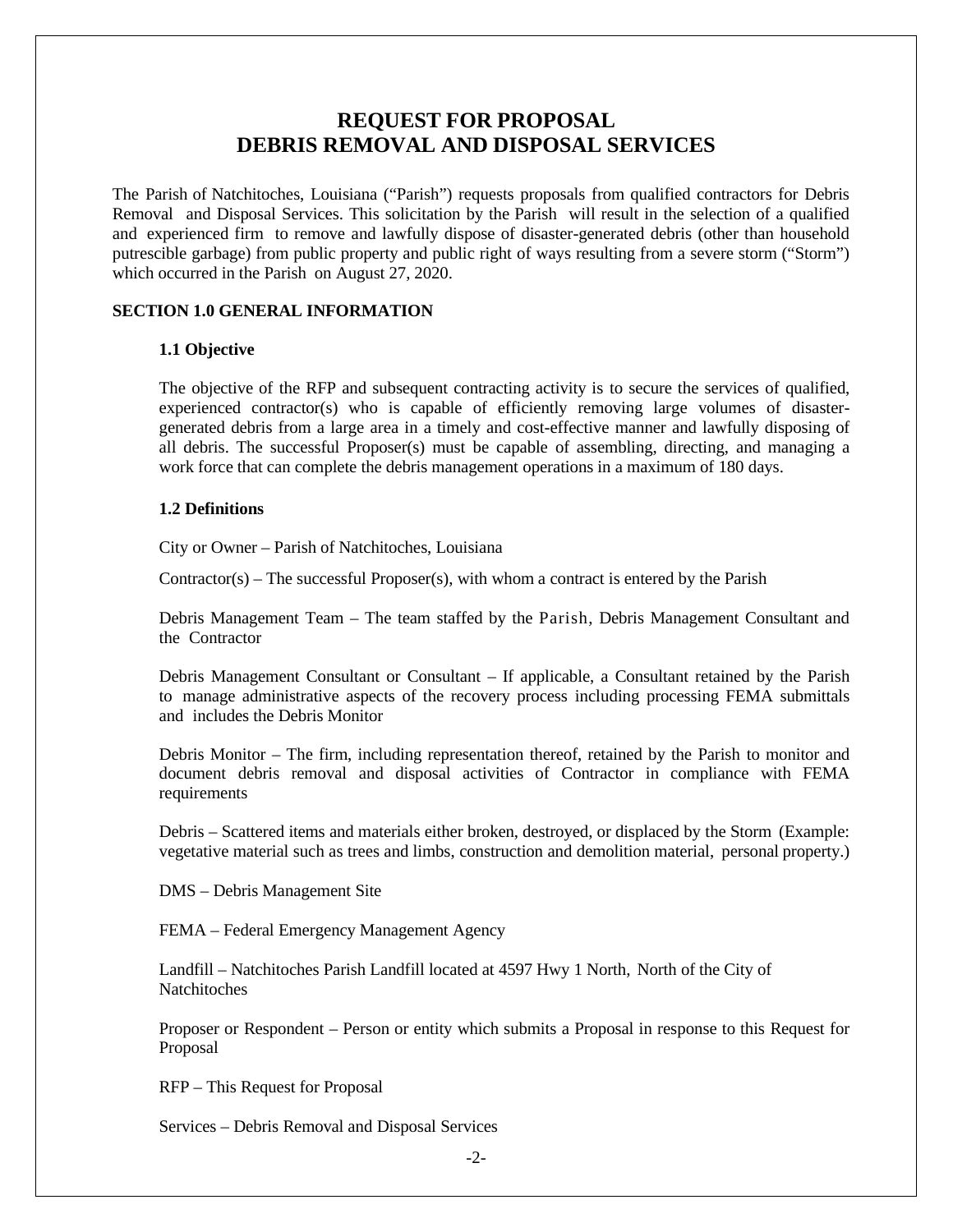# **SECTION 2.0 SCOPE AND STATEMENT OF WORK**

The work to be undertaken includes but is not limited to the following:

## **2.1 Debris Removal**

- a) Debris Removal from Public Property Removal of debris from public rights of way ("ROW"). Removal of debris beyond public rights of way as necessary to abate imminent and/or significant threats to the public health and safety of the community. These areas may include vacant public lands, operational facilities, utility facilities and other land owned by the Parish. It may be necessary to make several trips through a neighborhood or area as debris is moved to the ROW. All loads will need to be documented separately, per the instructions of the Parish, the Debris Management Consultant and/or the Debris Monitor.
- b) Debris Removal from Private Property Should an imminent threat to life, safety, and health to the general public be present on private property, the Contractor, as directed by the Parish, will accomplish the removal of debris from private property.
- c) Hazardous Tree Stumps The Contractor shall remove all stumps that are determined to be hazardous to public access and as directed by the Parish. Stumps shall be hauled to the Landfill where they shall be inspected and categorized by size.
- d) Fill Dirt The Contractor shall place compacted fill dirt in ruts created by equipment, holes created by removal of hazardous stumps and other areas that pose a hazard to public access upon direction of the Parish.

# **2.2 Debris Disposal**

Disposal of all eligible Debris, and other products of the debris management process at the Landfill or at a designated DMS in accordance with all applicable Federal, State, and local laws, standards and regulations. The Contractor shall be responsible for paying all landfill-tipping fees and provide all required documentation to the Consultant needed to receive eligible reimbursement through FEMA for such fees.

#### **2.3 Documentation and Records**

- a) Documentation and Inspections Storm debris shall be subject to inspection by the Parish, its Consultant and/or Debris Monitor. Inspections will be to ensure compliance with the contract and applicable local, State and Federal laws. The Contractor will, at all times, provide the Parish access to all work sites. The Contractor, the Parish and Consultant will have in place at the Landfill personnel to verify and maintain records regarding the contents and cubic yards of the vehicles entering and leaving the Landfill. The Consultant will coordinate data recordation and information management systems, including but not limited to:
	- (i.) Prepare detailed estimates for use in project worksheet preparation.
	- (ii.) Implement and maintain a disaster debris management system linking load ticket and Landfill information, including reconciliation and photographic documentation processes.
	- (iii.) Provide daily, weekly or other periodic reports for Parish managers and the Consultant, noting work progress and efficiency, current/revised estimates, project completion and other schedule forecasts/updates.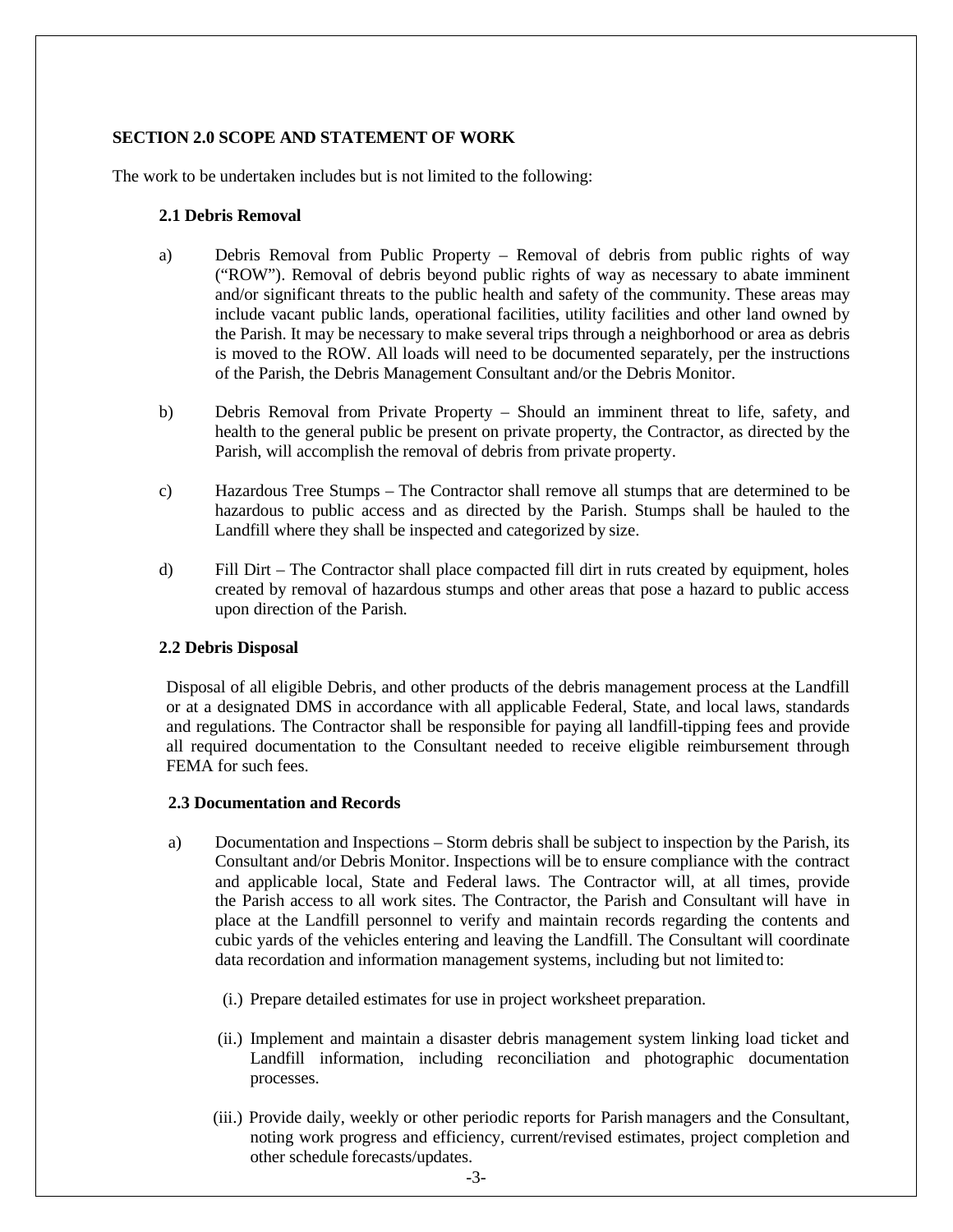The Contractor shall provide all requested information to the Consultant that is necessary for proper documentation. Parish employees shall review all documentation prior to submittal. The Contractor will work closely with the FEMA and other applicable State and Federal agencies to ensure that eligible debris collection and data documenting appropriately address concerns of the likely reimbursement agencies. The Consultant will coordinate this work. Discrepancies in what is required of the Contractor must immediately be brought to the attention of the Debris Management Team.

- b) Documentation and Recovery Process The Contractor will provide the following assistance in addition to debris removal:
	- Recovery process documentation create recovery process documentation plan
	- Maintain documentation of recovery process
	- Provide written and oral status reports as requested to the Parish and the Consultant
	- Maintain a photographic log of daily activities with a minimum of 10 images per day.
	- Review documentation for accuracy and quantity
	- Assist in preparation of claim documentation.

## **2.4 Work Areas and Hours**

- a) Work Areas The Parish will establish and approve all areas that the Contractor will be allowed to work. Daily and/or weekly scheduled meetings will be held to determine approved work areas. The Contractor shall remove all eligible debris and leave the site from which the debris was removed in a clean and neat condition. Determination of when a site is in a clean and neat condition will be at the reasonable judgment of the Parish. Fill dirt and grading may be required to achieve the desired condition. Parish has the right to increase or decrease the Contractor's assignment or areas of operation within the scope of the Contract with Contractor. The Parish may determine that certain debris not be removed by Contractor.
- b) Working Hours All activity associated with gathering and loading of eligible debris shall be performed during visible daylight hours only. Hauling of eligible debris to the Landfill will be allowed during visible daylight hours only between dawn and dusk. The Contractor may work during these hours, seven (7) days per week including holidays. It is understood between the parties that at the Landfill, debris reduction may take place twenty-four (24) hours, seven (7) days per week if the Contractor deems it necessary to meet the work demand, subject to Parish approval. Parish approval shall consider safety and impacts to surrounding land uses such as occupied residential areas. The Contractor shall be responsible for obtaining sites to stage equipment, such as trucks, while not in use.
- c) Safety The Contractor shall have at least one safety officer onsite. The safety officer shall be familiar with and properly trained to perform the assigned safety officer duties. All work areas, sites and conditions shall conform to all applicable Federal, State and local safety standards. All work shall follow the Occupational Safety and Health Administration and Environmental Protective Agency requirements to maintain a safe working environment.
- d) Work Estimate The estimated amount of vegetative debris is 18,112.5 cubic yards. The total amount of debris has not been determined at the time of the release of this RFP.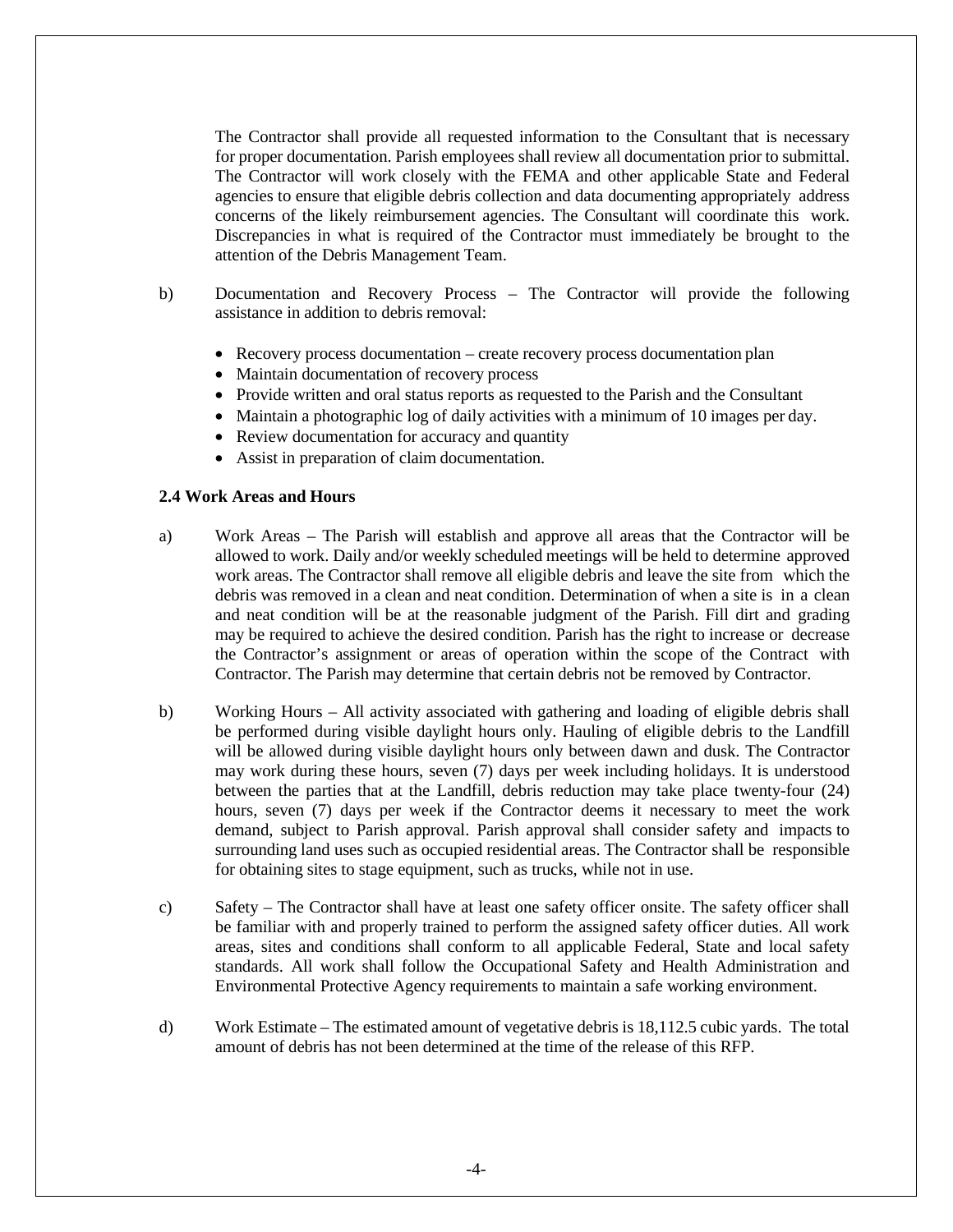## **SECTION 3.0 PROPOSAL RESPONSE REQUIREMENTS**

### **3.1 Information and Format**

A prospective Proposer's response to this RFP should include the following information at a minimum. The proposal should address the requirements in a clear and concise manner in the order stated herein. Proposals must be tabbed and must include the information/documents specified in the applicable tab. Proposals that do not adhere to the following format or include the requested information/documents may be considered incomplete and therefore unresponsive by the Parish. The Parish reserves the right to seek additional/supplemental information on specific issues as needed.

## **a) Executive Summary**

Provide in brief, concise terms, a summary level description of the contents of the proposal, the company and its capabilities. Provide the names of the person(s) who will be authorized to make representations for the Proposer, their title(s), address(es), and telephone and fax number(s) and email addresses. The summary must be limited to a maximum of two pages and the signer of the proposal must declare that the proposal is in all respects fair and in good faith without collusion or fraud and that the signer of the proposal has the authority to bind the Proposer.

## **b) Experience and Ability**

Provide pertinent information needed to determine the Proposer's experience and ability to perform the anticipated work. The Proposer shall supply sufficient information that the Proposer is familiar with all facets of debris removal and disposal work as well as FEMA documentation, reimbursement and project management.

#### **c) Past Performance**

Provide a list of relevant debris removal projects completed within the past ten years. The scoring criteria will be based off of the information provided. Include any pertinent information needed to determine the Proposer's past performance regarding this/these projects.

Provide at least three (3) references for contracts of a similar size and scope, (if available) including at least two references for current contracts or those awarded during the past five years. Include the name of the organization, the length of the contract, a brief summary of the work, and the name and telephone number of a responsible contact person and provide a description of any conflicts occurring over the last five years with these or any other contract for similar work.

# **d) Understanding of Project Requirements**

Provide the Proposer's interpretation of what is required to meet the needs of the Parish for the project. The Proposer will use this RFP and their knowledge and experience to develop their understanding of the project. The Proposer is urged to develop scenarios or examples to fully explain their position.

# **e) Approach and Method**

Provide an Operational Plan reflecting how the work will be accomplished, quality control, safety, and how FEMA requirements will be met. Include the operational processes for any DMS. Identify the resources that will be mobilized and the commitment and timeframe to deploy these resources when called upon. Provide the management processes anticipated to be used including the interaction between the Parish, the Consultant and the Proposer.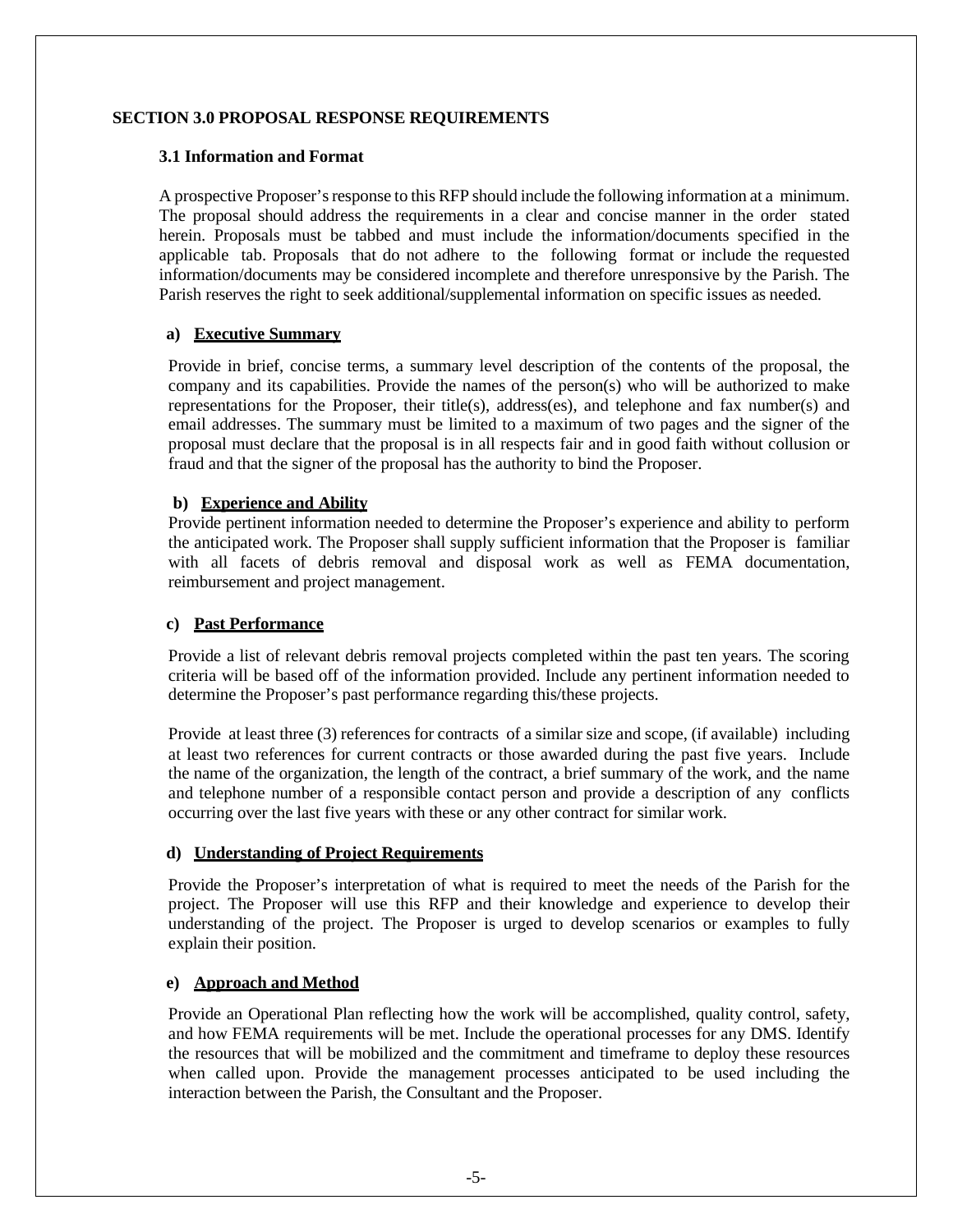## **f) DBE Participation**

Provide a plan for identifying and efforts to use Disadvantaged Business Entities subcontractors in the project.

#### **g) Price Proposal**

The Price Proposal Form and Schedule designated as Attachment 1 should be properly and completely filled out. Proposed pricing will be on a unit basis as set forth in the attached Price Proposal Form and Schedule. All proposed unit prices shall include profit, overhead and all similar costs.

#### **SECTION 4.0 PROPOSAL SUBMITTAL**

#### **4.1 Proposal Submittal**

Proposals shall be submitted to the Parish of Natchitoches Finance office:

Parish of Natchitoches Attention: Cathy Creamer 203 St Denis Street Suite 304 Natchitoches, Louisiana 71457

Proposals shall be submitted no later than **9:30 A.M. on September 11, 2020.** Late proposals will be rejected. Failure to comply with this or any other provision of this RFP shall be sufficient reason for rejection of the proposal.

Mark the written proposal envelope(s) as follows:

## **Debris Removal and Disposal Services Proposal RFP No. 2020-001**

The front of each proposal envelope/container shall contain the following information for proper identification:

- The name and address of the Proposer
- The word "Proposal" and the RFP number
- The number of each envelope/container submitted (i.e. "1 of 3, "2 of 3", "3 of 3")

**ALL PROPOSALS MUST BE RECORDED (CLOCKED – IN) IN THE FINANCE OFFICE ON OR BEFORE THE TIME AND DATE INDICATED IN THIS RFP.** The responsibility for submitting the proposal to the Finance Office on or before the above stated time and date is solely that of the Proposer. The Parish will not be responsible for delays in mail delivery or delays caused by any other occurrence.

All proposals must be in writing. Non-responsive proposals may not be considered. The signer of the proposal must declare that the proposal is in all respects fair and in good faith without collusion or fraud and that the signer of the proposal has the authority to bind the Proposer.

The Parish shall not be liable for any costs incurred by a Proposer prior to entering into a contract. Of submissions, and the resulting negotiated agreement, in all instances the Parish's decisions will be final.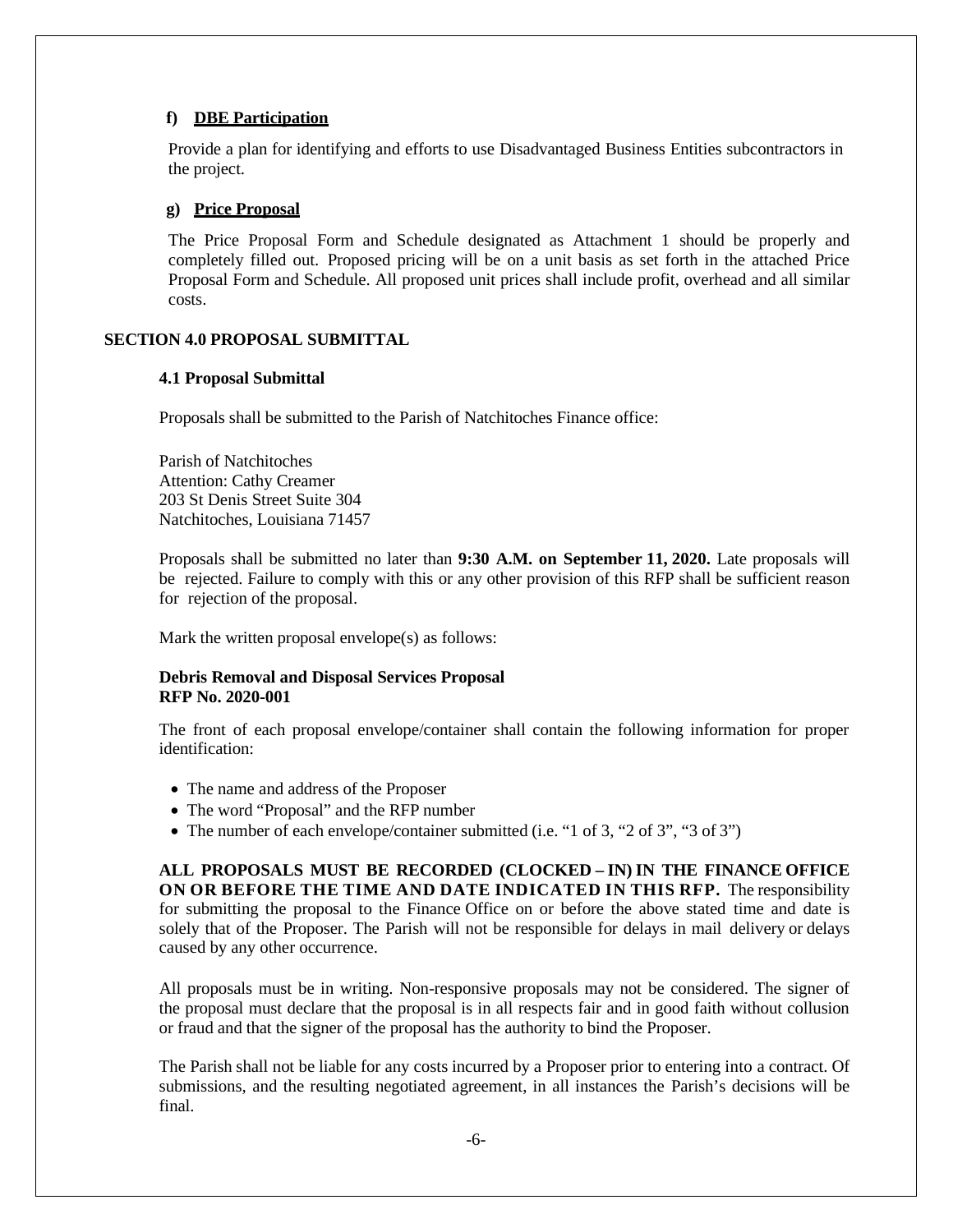## **SECTION 5.0 EVALUATION CRITERIA AND SELECTION**

#### **5.1 Evaluation Criteria**

The Parish's evaluation criteria will include, but not be limited to, consideration of the following:

| Proposer's Operational Plan                                                                                      | 30% |
|------------------------------------------------------------------------------------------------------------------|-----|
| Proposed price for work to be accomplished                                                                       | 30% |
| Past performance of work of a similar nature, financial capabilities,<br>corporate history and team organization | 30% |
| Proposer's knowledge of FEMA regulations and procedures                                                          | 10% |

Other criteria the Parish frequently uses to evaluate submissions include:

 Verification of availability of qualified personnel to perform the services requested. Interviews with references provided by Proposer.

#### **5.2 Selection**

The Parish will evaluate the written proposals submitted by the Proposers regarding the proposed project in connection with the selection process.

## **5.3 Presentations**

The Parish may require oral and visual presentations from those firms that are ranked or short-listed. This shall be done at the Parish's sole discretion when it feels presentations are essential as part of the evaluation process and in the best interest of the Parish.

# **SECTION 6.0 RIGHT OF WAIVER, REJECTION AND ACCEPTANCE**

#### **6.1 Reservations by Parish**

The Parish reserves the right to:

- a) waive any informality in any proposal;
- b) reject any or all proposals in whole or in part, with or without cause; and/or
- c) accept the proposal that in its judgment will be in the best interest of the Parish and its citizens.

## **SECTION 7.0 INFORMATION AND ADDENDA**

#### **7.1 Inquiry Contact**

All questions or requests for clarifications, interpretations and assistance concerning this RFP must be directed through:

Parish of Natchitoches Attn: Cathy Creamer 203 St Denis Street Suite 304 Natchitoches, Louisiana 71457 Telephone: (318) 352-2714 E-Mail: ccreamer@npgov.org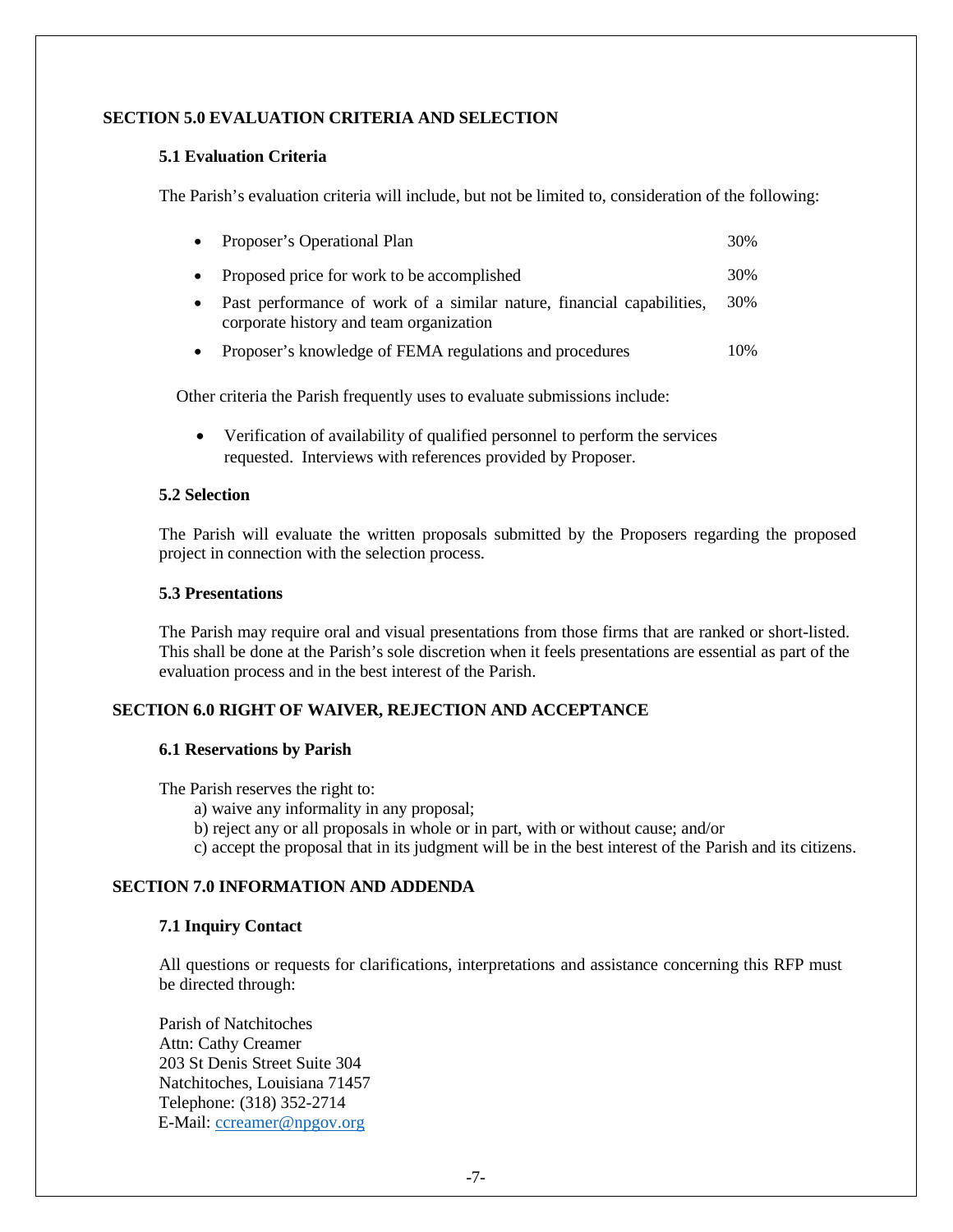#### **7.2 Inquiry Deadline**

Questions regarding the RFP are to be submitted in writing to the above listed email address by **2:00** P.M. on September 9, 2020.

#### **7.3 Parish Responses**

All telephone conversations are to be considered unofficial responses and will not be binding. Questions, verifying the Request for Proposals' content, if appropriate, will be responded to in writing. The written response will be the Parish's official response and will be transmitted to all Respondents that requested the Request for Proposal.

### **7.4 Issuance of Addenda**

- (a) If this RFP is amended, the Parish will issue an appropriate addendum to the RFP. If any addendum is issued, all terms and conditions that are not specifically modified shall remain unchanged.
- (b) Proposers shall acknowledge receipt of each addendum to this solicitation using one of the following methods:
	- (i.) By signing and returning the addendum; or
	- (ii.) By responding directly to the transmittal of the addendum by email or facsimile.

The Parish must receive the acknowledgment by the time and date, and at the location specified for the receipt of proposals.

# **SECTION 8.0 CONTRACT AND GENERAL REQUIREMENTS**

## **8.1 Contract**

The successful Proposer(s) shall enter into a Contract with the Parish for the Services. The Contract will include standard provisions as well as provisions required for the reimbursement of debris removal and disposal costs by FEMA. Other requirements, without limitation, are referred to below.

## **8.2 Bid Bond or Check**

Respondents must include evidence of their ability to produce a bid bond, cashier's check or certified check payable to the Parish in the amount of \$5,000.00 with an A rated surety Company.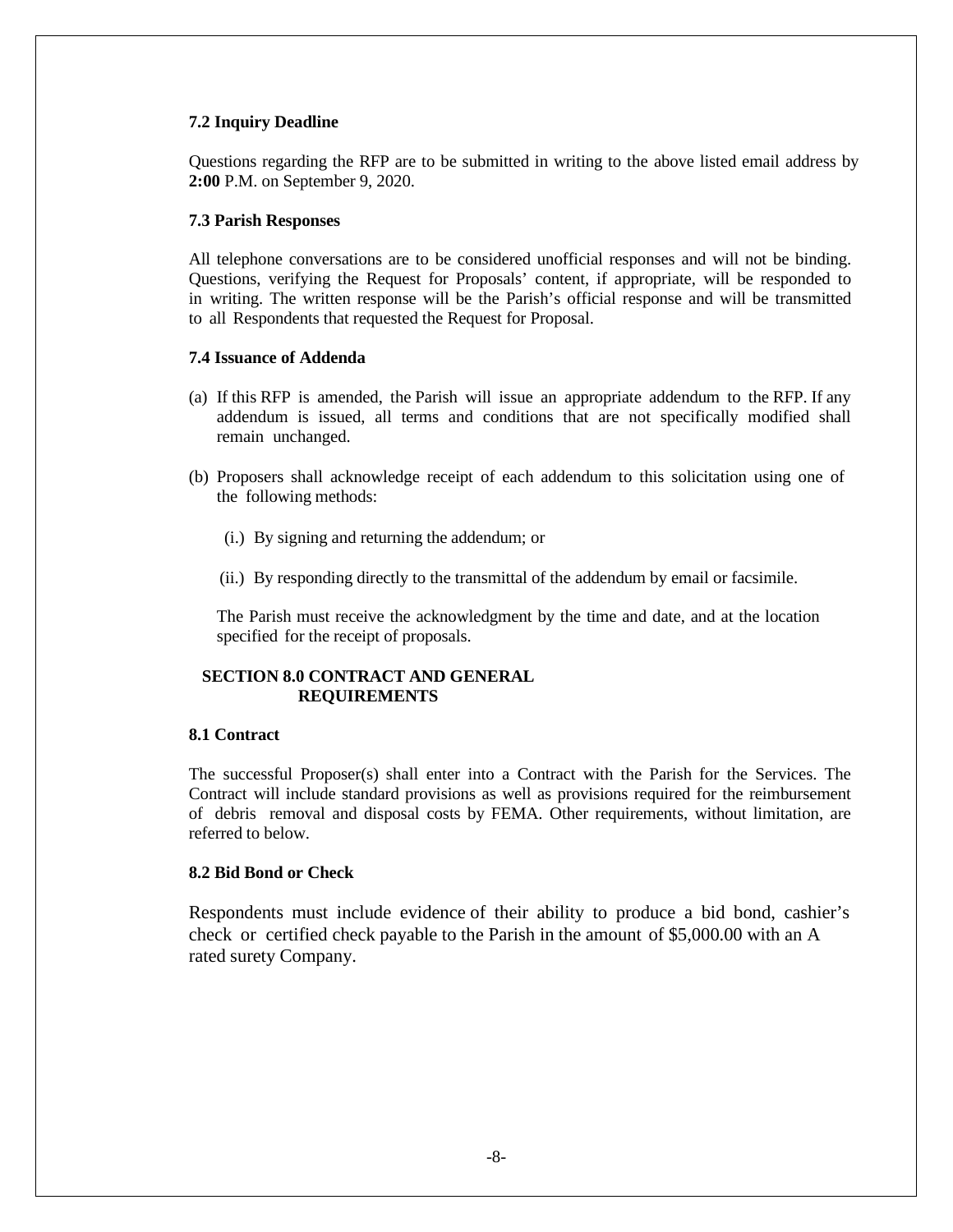#### **8.3 Payment and Performance Bond**

Successful Proposer shall furnish within ten (10) consecutive business days after written notice, a Payment Bond and Performance Bond in an amount equal to 100% of the total amount or estimated amount of the contract as determined by Parish and Proposer. For submittal purposes, utilize \$250,000 for each bond amount. Final amount will be based on the estimated cubic yards and proposed cost per cubic yard.

## **8.4 Contractor's License**

Contractor shall certify that Contractor is licensed under La. R.S. 37:2150-2164. **Classifications:** Specialty: Clearing, Grubbing and Snagging; Highway, Street and Bridge Construction

#### **8.5 Indemnification**

The Proposer shall indemnify, defend and hold harmless the Parish, its officials and employees, from all losses, damages, costs, expenses, liability, claims, actions, and judgments of any kind whatsoever brought or asserted against, or incurred by, the Parish, including without limitation attorney's fees and costs of litigation, to the extent that the same arise out of or are caused by any act or omission of the Proposer, its subcontractors, or by the employees, officers, directors, or agents of the Proposer, or its subcontractors, related to the Services.

#### **8.6 Insurance**

- A. The Contractor shall procure, pay for, and maintain at minimum the following insurance coverages with the stated limits or greater. Said insurance shall be evidenced by delivery to the Owner of (i) certificates of insurance executed by the insurers listing coverage's and limits, expiration dates and terms of policies and all endorsements whether or not required by the Owner, and listing all carriers issuing said policies; and (ii) upon request a certified copy of each policy, including all endorsements. The insurance requirements shall remain in effect throughout the term of the Contract and any additional extensions. In addition, the Owner reserves the right to request physical evidence of the coverage by requesting the policy declaration page, and/or confirmation from the agent and/or company verifying the coverage is and/or has been continually in effect.
- B. The Contractor shall secure and maintain, at its sole cost and expense during the contract term and any subsequent extensions, the following insurance:
	- **Commercial General Liability**  in the amount of two million dollars (\$2,000,000.00) aggregate/one million dollars (\$1,000,000.00) per occurrence. The general aggregate limit shall either apply separately to the resulting contractor or shall be at least twice the required occurrence limit.
	- **Comprehensive Automobile Vehicle Liability** covering any automotive equipment to be used in performance of the Services, with a minimum limit in the amount of one Million dollars (\$1,000,000.00) per occurrence combined single limit / any Automobile. Also, physical damage insurance covering owned or rented machinery, tools, equipment, office trailers, and vehicles.
	- **Worker's Compensation** employer's liability coverage with limits of not less than one million dollars (\$1,000,000.00) per occurrence for each accident or illness and statutory worker's compensation coverage.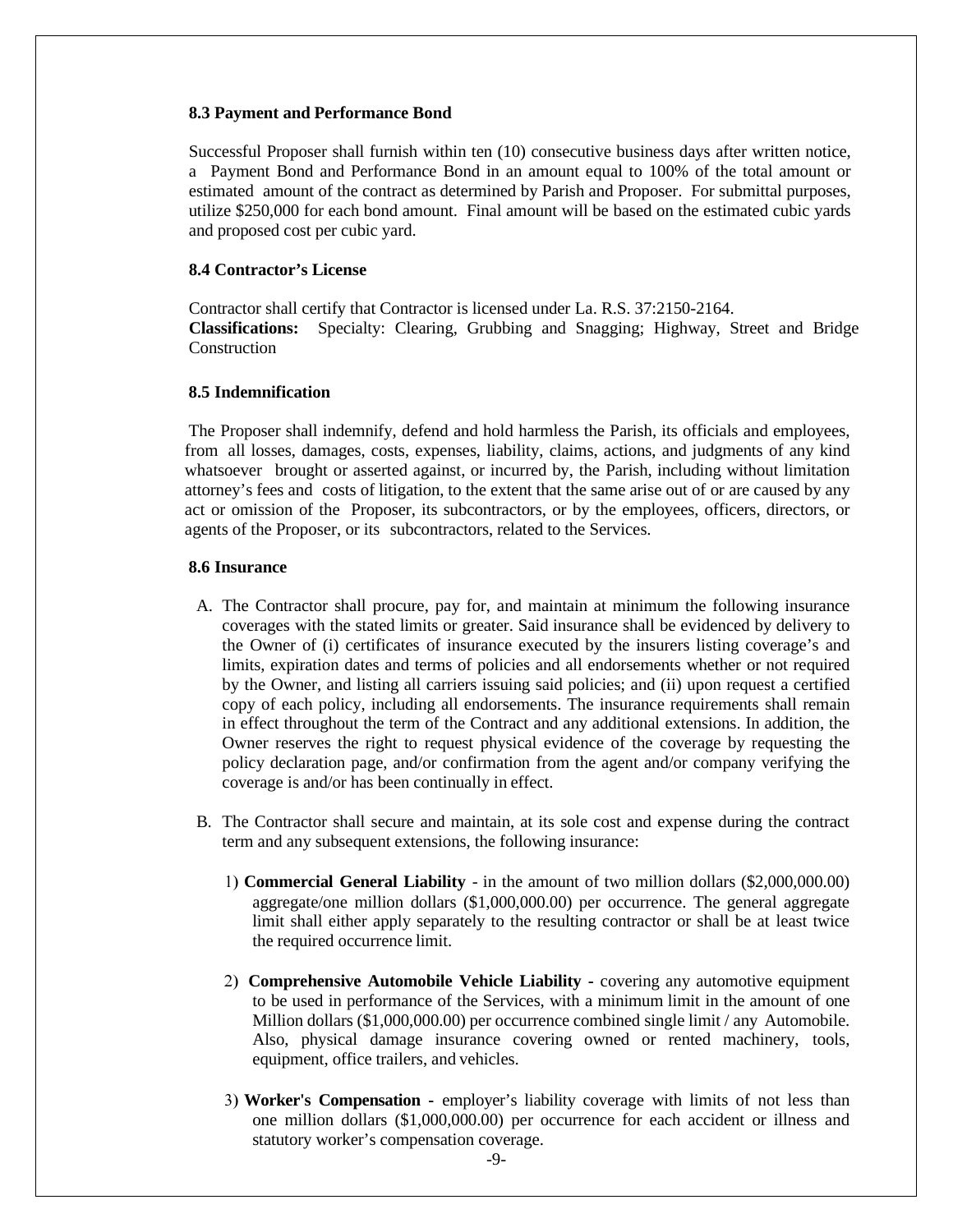# **8.7 Non-Discrimination and Equal Opportunity**

- (a) By submitting a proposal in response to this RFP, the Proposer agrees to not discriminate against any employee or job applicant because of their race, creed, color, sex, marital status or national origin.
- (b) Place or cause to be placed a statement in all solicitations or advertisement for job applicants, including subcontractors, that the respondent is an "Equal Opportunity Employer".

Remainder of Page Intentionally Left Blank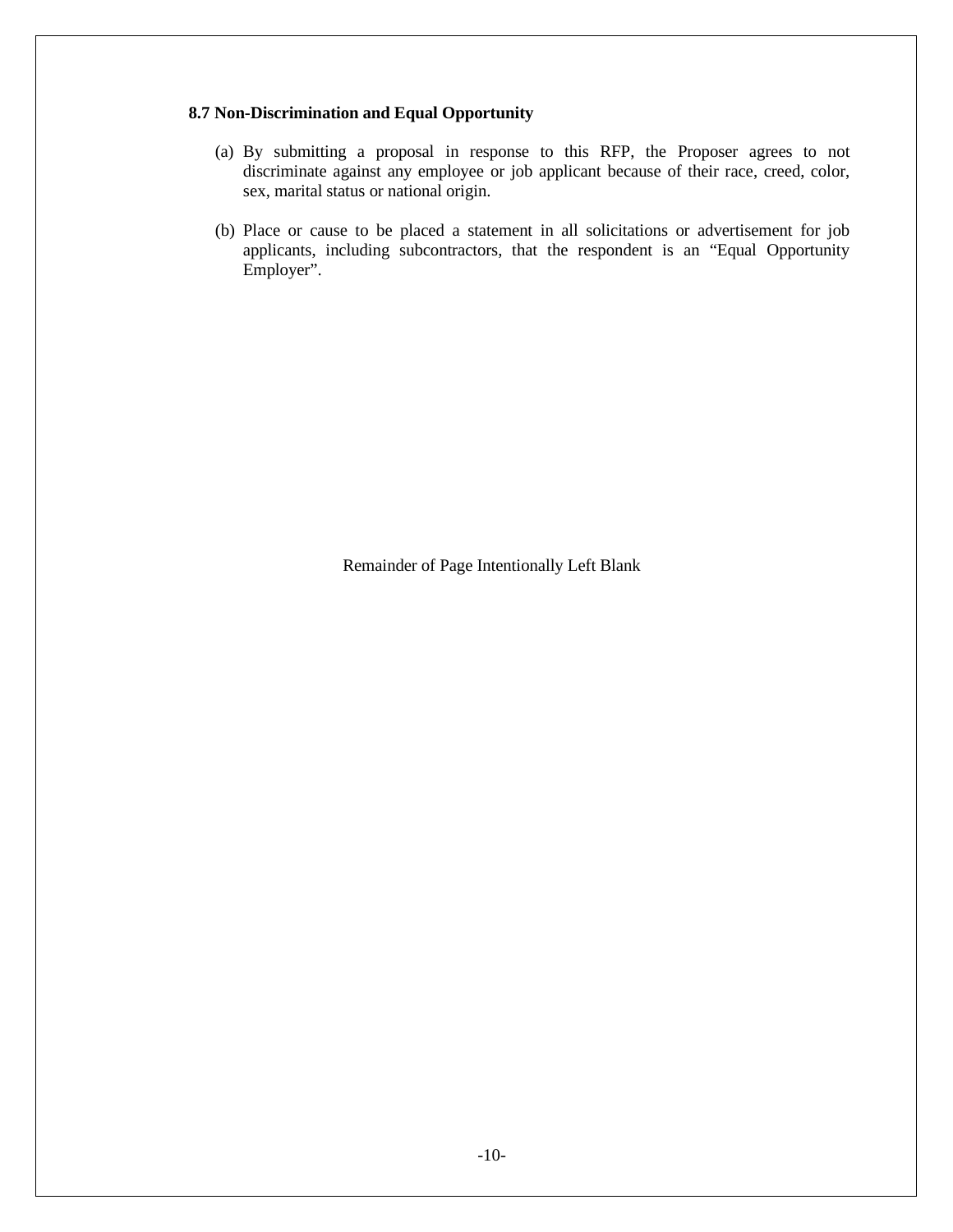# PRICE PROPOSAL FORM

# DISASTER DEBRIS REMOVAL AND DISPOSAL

# PARISH OF NATCHITOCHES, LOUISIANA

| Address: <u>and a series of the series of the series of the series of the series of the series of the series of the series of the series of the series of the series of the series of the series of the series of the series of </u> |  |  |  |
|--------------------------------------------------------------------------------------------------------------------------------------------------------------------------------------------------------------------------------------|--|--|--|
|                                                                                                                                                                                                                                      |  |  |  |
|                                                                                                                                                                                                                                      |  |  |  |
|                                                                                                                                                                                                                                      |  |  |  |
|                                                                                                                                                                                                                                      |  |  |  |
| Telephone: Fax: Fax:                                                                                                                                                                                                                 |  |  |  |
|                                                                                                                                                                                                                                      |  |  |  |
|                                                                                                                                                                                                                                      |  |  |  |
|                                                                                                                                                                                                                                      |  |  |  |
|                                                                                                                                                                                                                                      |  |  |  |
|                                                                                                                                                                                                                                      |  |  |  |
| (provide evidence of signing authority)                                                                                                                                                                                              |  |  |  |
|                                                                                                                                                                                                                                      |  |  |  |
|                                                                                                                                                                                                                                      |  |  |  |
|                                                                                                                                                                                                                                      |  |  |  |

**NOTE:** Respondents are to make no changes to the Pricing Schedule below and are to **fill it out completely**. Values must be provided for all categories below or your response may be deemed non- responsive.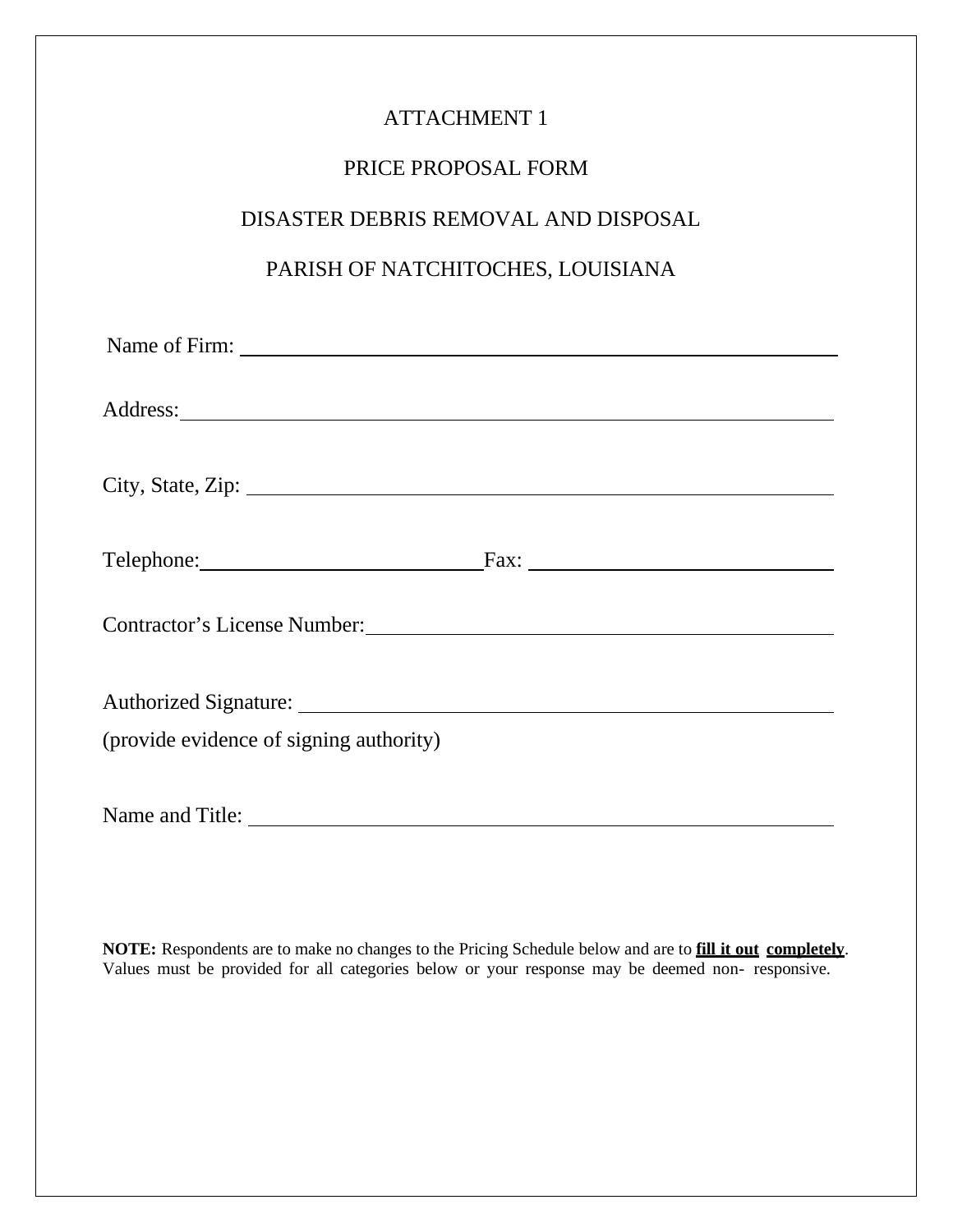# **1. Rights-of-Way Vegetative Collection Rate**

Vegetative debris collected from public or private right-of-way (ROW) and improved public lands, hauled to, and dumped at the debris management site(s). This includes the removal, collection, hauling, and disposal of all stumps less than 24 inches in diameter and any stumps not originating in the ROW (including stumps removed by third parties and placed in the ROW).

| $0-15$ miles  |  |
|---------------|--|
| $16-30$ miles |  |
| $31-60$ miles |  |

# **2. Private Property Vegetative Collection Rate**

Vegetative debris collected from private property, hauled to, and dumped at the debris management site(s). This includes the removal, collection, hauling and disposal of all stumps less than 24 inches in diameter and any stumps not originating in the ROW (including stumps removed by third parties and placed in the ROW).

| $0-15$ miles  |  |
|---------------|--|
| $16-30$ miles |  |
| $31-60$ miles |  |

# **3. Public Right of Way Construction and Demolition Collection Rate**

Construction and demolition debris collected from designated work zone, hauled to and dumped at the debris management site(s) or other designated location.

| $0-15$ miles  |  |
|---------------|--|
| $16-30$ miles |  |
| $31-60$ miles |  |

# **4. Cutting Partially Uprooted or Split Trees (Leaners)**

Falling partially uprooted or split trees from the ROW or the overhanging portion of the ROW and placing the debris in the ROW for haul-off.

Partially Uprooted Leaner (Price is inclusive of excavating the root ball and placing it in the ROW)

# **Diameter of tree at 2 feet from base**

| Less than 24 inches    | Per Tree \$ |
|------------------------|-------------|
| 24-36 inches           | Per Tree \$ |
| Greater than 36 inches | Per Tree \$ |

Split Leaner (No exposed root ball) (Price is inclusive of flush cutting the tree trunk)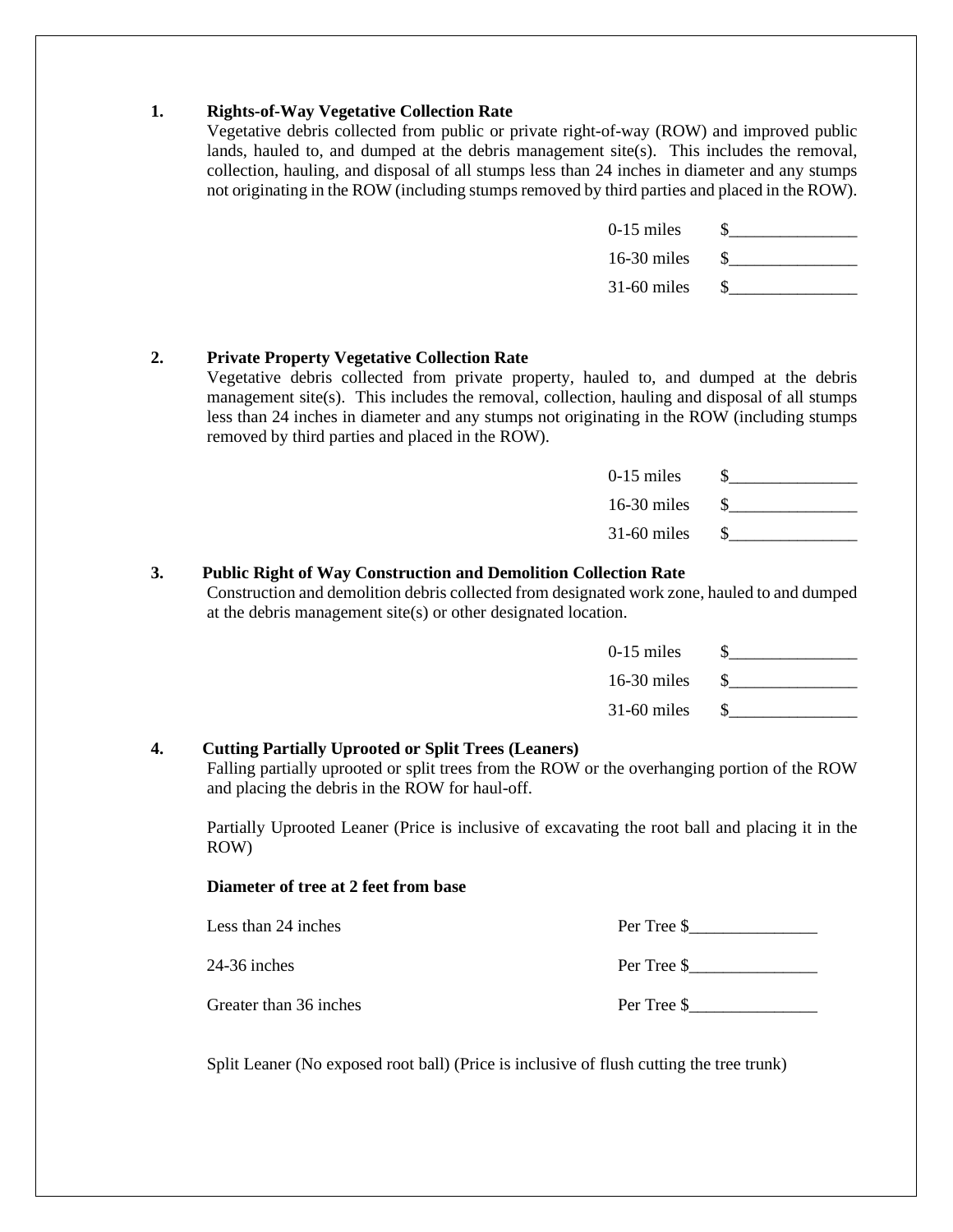|    | Diameter of tree at 2 feet from base                                                                                                                                                                                                                                                                                 |                                                                                                                                                                                         |  |
|----|----------------------------------------------------------------------------------------------------------------------------------------------------------------------------------------------------------------------------------------------------------------------------------------------------------------------|-----------------------------------------------------------------------------------------------------------------------------------------------------------------------------------------|--|
|    | Less than 24 inches                                                                                                                                                                                                                                                                                                  | Per Tree $\frac{1}{2}$                                                                                                                                                                  |  |
|    | 24-36 inches                                                                                                                                                                                                                                                                                                         | Per Tree \$                                                                                                                                                                             |  |
|    | Greater than 36 inches                                                                                                                                                                                                                                                                                               | Per Tree $\frac{1}{2}$                                                                                                                                                                  |  |
|    | Removal of Dangerous Hanging Limbs (Hangers)                                                                                                                                                                                                                                                                         |                                                                                                                                                                                         |  |
|    | ROQ and placing the debris in the ROW for haul-off                                                                                                                                                                                                                                                                   | Removing hanging or partially broken limbs from trees in the ROW or limbs hanging over the                                                                                              |  |
|    |                                                                                                                                                                                                                                                                                                                      | Per Tree \$                                                                                                                                                                             |  |
| 5. | <b>Demolition and Collection Rate</b>                                                                                                                                                                                                                                                                                | Demolish identified structures in designated work zone. Remove C&D debris from designated<br>work zone, hauled to, and dumped at a Debris Management Site or other designated location. |  |
|    |                                                                                                                                                                                                                                                                                                                      | Per Cubic Yard \$                                                                                                                                                                       |  |
| 6. | <b>Hazardous Stump Removal and Collection Rate</b><br>Removal and collection of stumps partially uprooted in the ROW. Stumps will be identified<br>and certified in the ROW by the Parish or its representative. Stumps will be hauled to and<br>dumped at a debris management site(s) or other designated location. |                                                                                                                                                                                         |  |
|    | Diameter of Stump at 2 feet from base                                                                                                                                                                                                                                                                                |                                                                                                                                                                                         |  |
|    |                                                                                                                                                                                                                                                                                                                      |                                                                                                                                                                                         |  |
|    | 24-36 inches                                                                                                                                                                                                                                                                                                         |                                                                                                                                                                                         |  |
|    | 36-48 inches                                                                                                                                                                                                                                                                                                         |                                                                                                                                                                                         |  |
|    | Greater than 48 inches                                                                                                                                                                                                                                                                                               | Per Stump \$                                                                                                                                                                            |  |
| 7. | <b>Stump Removal and Collection Rate</b><br>a debris management site(s) or other designated location.                                                                                                                                                                                                                |                                                                                                                                                                                         |  |
|    | According to FEMA guidelines for conversion of stumps to cubic yards.                                                                                                                                                                                                                                                |                                                                                                                                                                                         |  |
|    |                                                                                                                                                                                                                                                                                                                      | Removal and collection of stumps brought the ROW. Stumps will be hauled to and dumped at<br>Per Cubic Yard \$                                                                           |  |

Per Cubic Yard \$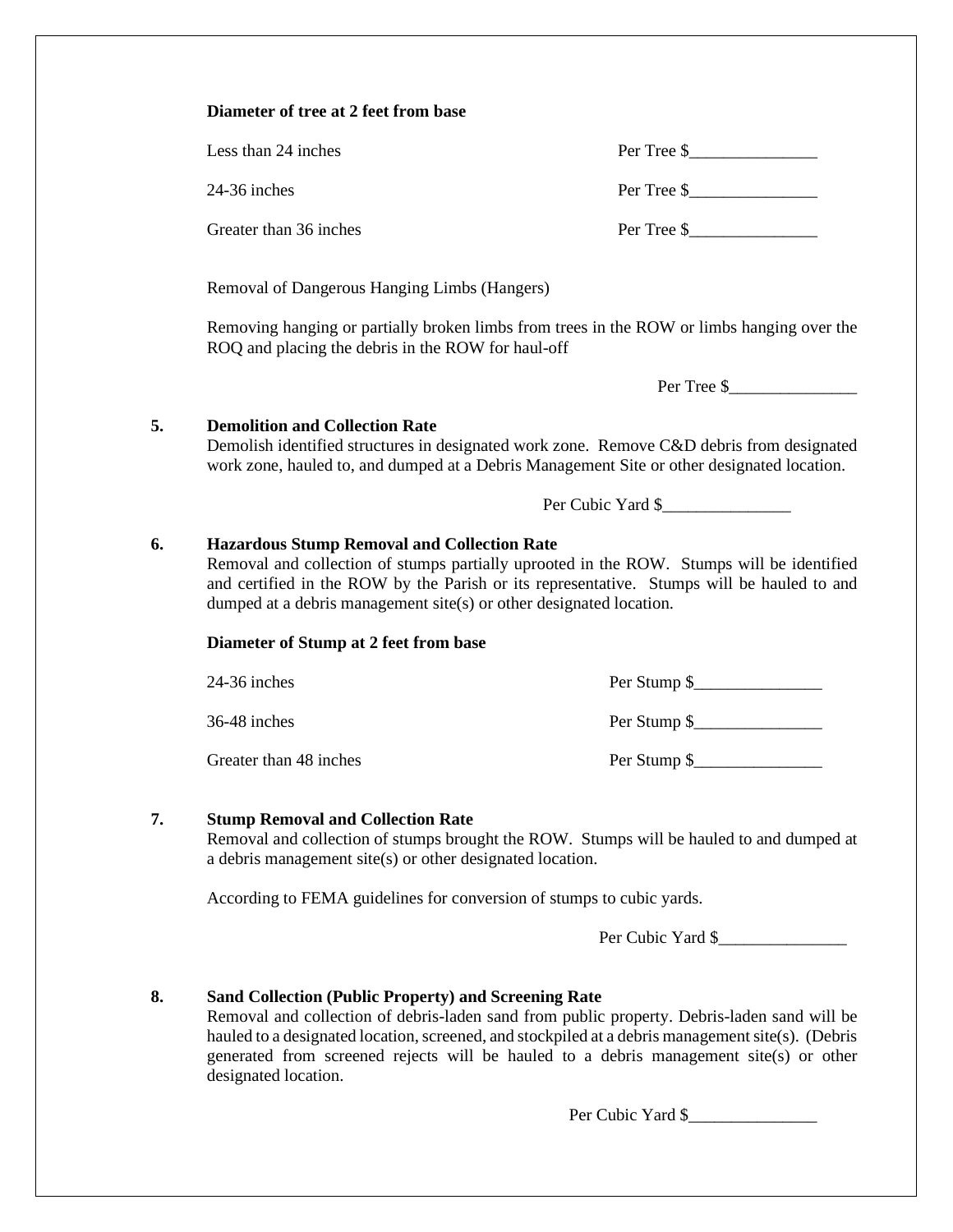| 9.  | Silt removal and disposal<br><b>Land based removal:</b>                                                    |                                      |  |
|-----|------------------------------------------------------------------------------------------------------------|--------------------------------------|--|
|     | 0-15 mile one way haul                                                                                     | Per cubic yard \$                    |  |
|     | 15-30 mile one way haul                                                                                    | Per cubic yard \$                    |  |
|     | 30-60 mile one way haul                                                                                    | Per cubic yard $\frac{\gamma}{2}$    |  |
| 10. | Drainage ditches silt and debris removal                                                                   |                                      |  |
|     | Ditch width 0-4.0 feet<br>0-15 mile one way haul                                                           | \$                                   |  |
|     |                                                                                                            |                                      |  |
|     | 15-30 mile one way haul                                                                                    | \$                                   |  |
|     | 30-60 mile one way haul                                                                                    | $\frac{1}{2}$ per linear foot        |  |
|     | Ditch width 4.01-8.0 feet                                                                                  |                                      |  |
|     | 0-15 mile one way haul                                                                                     | $\frac{\sqrt{2}}{2}$ per linear foot |  |
|     | 15-30 mile one way haul                                                                                    | \$                                   |  |
|     | 30-60 mile one way haul                                                                                    | \$                                   |  |
|     | Ditch width 8.01-12 feet                                                                                   |                                      |  |
|     | 0-15 mile one way haul                                                                                     | \$                                   |  |
|     | 15-30 mile one way haul                                                                                    | $\frac{1}{2}$ per linear foot        |  |
|     | 30-60 mile one way haul                                                                                    | $\frac{1}{2}$ per linear foot        |  |
| 11. | <b>Cleaning and clearing of drain lines</b>                                                                |                                      |  |
|     | <b>Drain Line Diameter 0-15.0 inches</b>                                                                   |                                      |  |
|     | 0-15 mile one way haul                                                                                     | $\frac{1}{2}$ per linear foot        |  |
|     | 15-30 mile one way haul                                                                                    | $\frac{1}{2}$ per linear foot        |  |
|     | 30-60 mile one way haul                                                                                    |                                      |  |
|     | <b>Drain Line Diameter 15.01-36 inches</b>                                                                 |                                      |  |
|     | 0-15 mile one way haul                                                                                     | \$                                   |  |
|     | 15-30 mile one way haul                                                                                    | $\frac{\sqrt{2}}{2}$ per linear foot |  |
|     | 30-60 mile one way haul                                                                                    | \$                                   |  |
| 12. | Cleaning and clearing of catch basins and inlets                                                           |                                      |  |
|     | 0-15 mile one way haul                                                                                     | $\frac{\text{L}}{\text{L}}$ each     |  |
|     | 15-30 mile one way haul                                                                                    | $\frac{\text{2}}{\text{2}}$ each     |  |
|     | 30-60 mile one way haul                                                                                    | $\frac{\text{d}}{\text{d}}$ each     |  |
|     |                                                                                                            |                                      |  |
| 13. | <b>Backfill</b><br>Supply and placement of clean fill dirt into holes created by stump removal in the ROW. |                                      |  |

**14. Reduction of vegetative debris via burning at debris management site(s) or other designated location.** 

Per Cubic Yard \$\_\_\_\_\_\_\_\_\_\_\_\_\_\_\_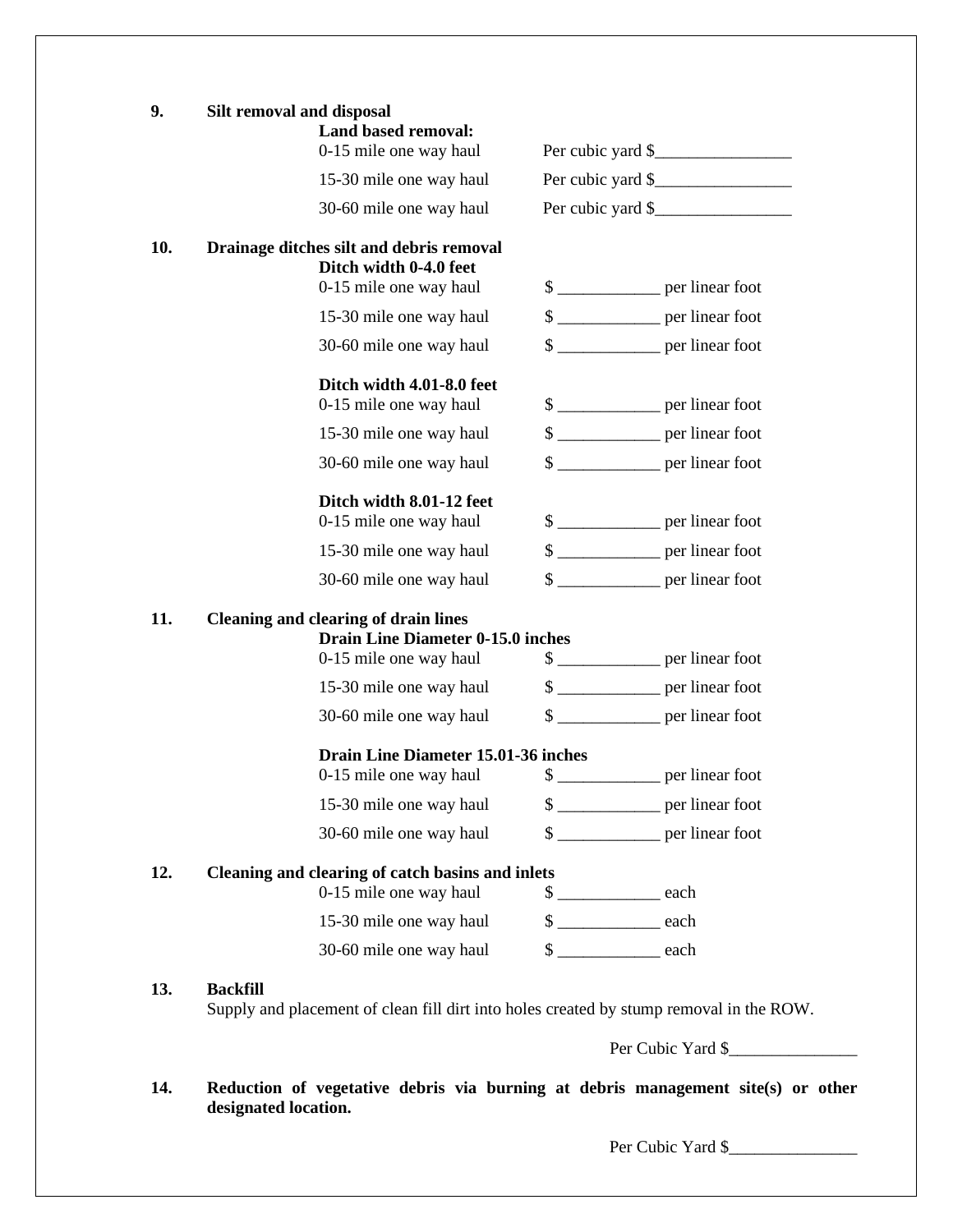| 15.        | Reduction of vegetative debris via grinding at debris management site(s) or other<br>designated location.                                                                                                               |                         |
|------------|-------------------------------------------------------------------------------------------------------------------------------------------------------------------------------------------------------------------------|-------------------------|
|            |                                                                                                                                                                                                                         | Per Cubic Yard \$       |
| 16.        | Reduction of C&D debris at debris management site(s) or other designated location.                                                                                                                                      |                         |
|            |                                                                                                                                                                                                                         | Per Cubic Yard \$       |
| 17.        | Haul-out of reduced vegetative debris                                                                                                                                                                                   |                         |
|            |                                                                                                                                                                                                                         | Per Cubic Yard \$       |
| 18.        | Haul C&D debris to final disposal site                                                                                                                                                                                  |                         |
|            |                                                                                                                                                                                                                         | Per Cubic Yard \$       |
| 22.        | Removal of storm-damaged vehicles from post-disaster environments including towing<br>and aggregation.                                                                                                                  |                         |
|            | Transfer/Tow of typical passenger car                                                                                                                                                                                   | Per Vehicle \$          |
|            | Operation of secure aggregation site for vehicles                                                                                                                                                                       |                         |
|            |                                                                                                                                                                                                                         | Per Day $\frac{1}{2}$   |
|            | Storage of each light and medium duty vehicle                                                                                                                                                                           |                         |
|            |                                                                                                                                                                                                                         | Per Day $\frac{1}{2}$   |
|            |                                                                                                                                                                                                                         |                         |
|            | *Special Consideration: Large vehicles, trucks, buses or vehicles within environmentally sensitive areas<br>may require unexpected additional effort and further negotiation may be allowed on a case by<br>case basis. |                         |
|            | <b>Hazardous Waste Removal and Bio-hazards</b>                                                                                                                                                                          |                         |
|            | Hazardous Waste/ HHW Removal                                                                                                                                                                                            | Per Pound $\frac{1}{2}$ |
|            | Dead Animal Collection                                                                                                                                                                                                  | Per Pound \$            |
| 24.        | <b>White Goods</b>                                                                                                                                                                                                      |                         |
|            |                                                                                                                                                                                                                         | Per Cubic Yard \$       |
| 23.<br>25. | <b>E-Waste</b>                                                                                                                                                                                                          |                         |